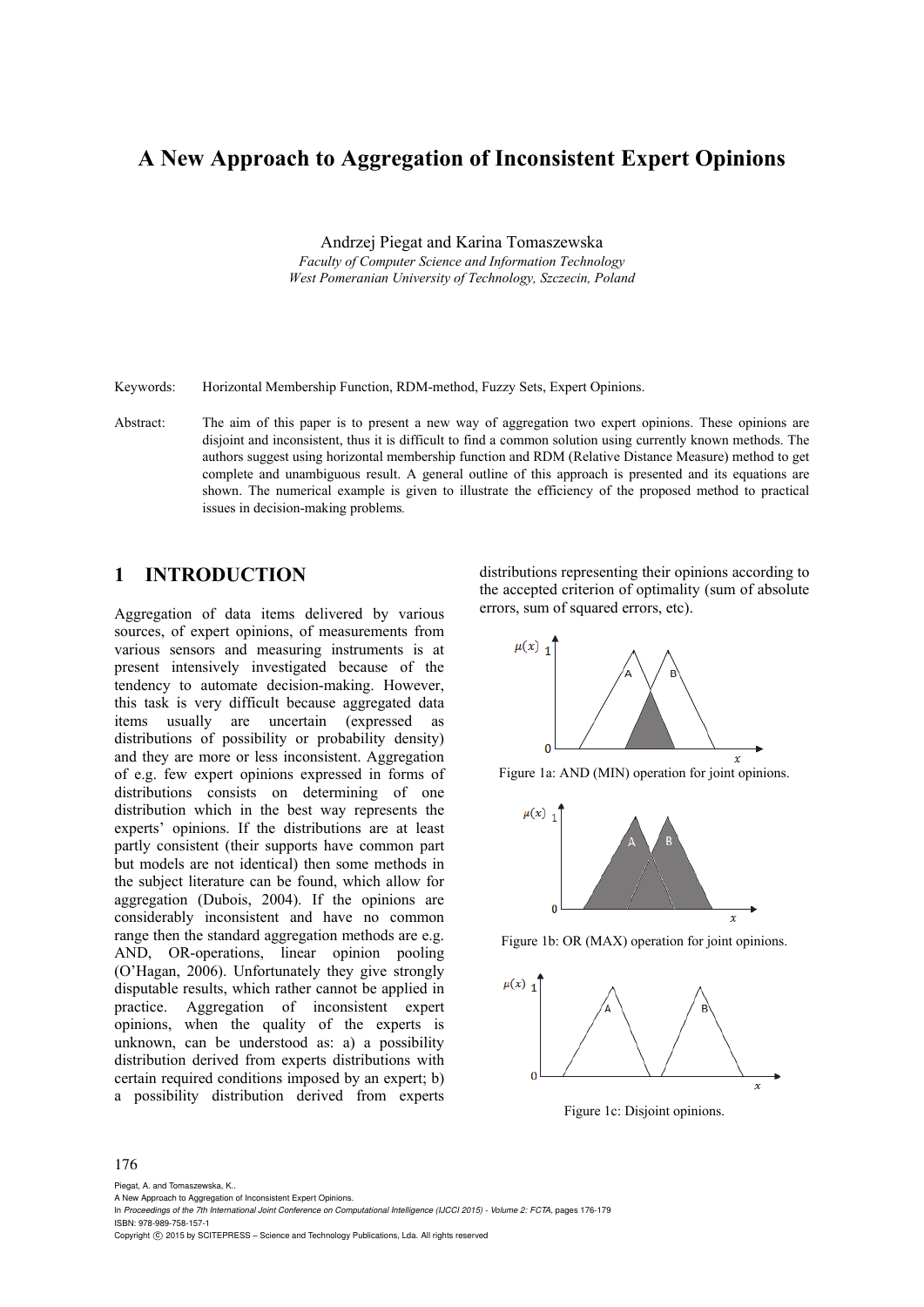However, inconsistency of expert opinions occurs frequently (Beg, 2013; Herrera-Viedma, 2004; Son, 2014) and has to be solved because it concerns not only decision-making by people but also by technical devices as automatic alarms, automatic airplane defence devices, controllers (Gegov, 2015). There are several aggregation strategies for combining different estimates, including: null aggregation, intersection, envelope, Dempster's rule and its modifications, Bayes' rule and logarithmic pool but they are Type-1 methods and used only when the borders of fuzzy numbers/intervals are certain (Ferson, 2003). A new and interesting possibility of inconsistent opinions aggregation opens combination of fuzzy sets Type-2 theory (FST2) developed mainly by J. Mendel and co-workers (Mendel, 2002), and the concept of horizontal membership functions (Piegat, 2015; Tomaszewska, 2015). In this paper an aggregation method of two inconsistent expert opinions will be shown. Aggregation of three or more opinions and mathematical properties of this operation will be presented in next papers of authors.

## **2 METHODOLOGY**

In this paper a horizontal membership model will be used (Piegat, 2015). Constructing horizontal MFs requires using multidimensional RDM intervalarithmetic based on relative-distance-measure variables. This method is a new approach to interval arithmetic. In this method an information granule is given as a variable  $x$ , which has a value contained in interval  $\epsilon[x, \bar{x}]$ , where x is the lower limit and  $\bar{x}$  is the upper limit of the interval. Thus variable  $x$  can be described with formula (Tomaszewska, 2015):

$$
x\epsilon[\underline{x}, \bar{x}]; x = \underline{x} + \alpha_x(\bar{x} - \underline{x}), \alpha_x \epsilon[0,1]
$$

These distributions can have a great meaning in the case of complex mathematical formulas or schemes. RDM-variable is used in horizontal MFs in the way that the function of fuzzy number assigns two values of x:  $x_L(\mu)$  and  $x_R(\mu)$  for one value of  $\mu$  and the relative distance between these two values of  $x$  is  $\alpha_x$ . On the left border  $\alpha_x = 0$  and on the right border  $\alpha_x = 1$ . The transitional segment  $x(\mu)$  can be defined by function (Piegat, 2015):

$$
x = x_L + (x_R - x_L)\alpha_x, \alpha_x \in [0; 1]
$$

Inconsistent opinions can be interpreted as follows: the experts in different way evaluate position of the minimal (left)  $x_L$  and of maximal (right) border  $x_R$ 

of their evaluations. Thus, the left border  $x_{LE}$  and the right border  $x_{RE}$  of the aggregated evaluation  $AgB$  is uncertain (g means operation of aggregation). A possible left border  $x_{LE}$  of aggregated MF  $\mu_{AgB}(x)$ in terms of interval FSs Type-2 is called left embedded border and a possible right border  $x_{RF}$  is called right embedded border. Fig.2. shows denotations used in further formula derivations.



Figure 2: Membership functions  $\mu_A(x)$ ,  $\mu_B(x)$  and one possible aggregated function  $\mu_{AgB}(x)$  of Type-1.

In Fig.2.  $\alpha_L$  and  $\alpha_R$ variables are left/right border transformation and  $\alpha_E$  is inner RDM variable of embedded MF Type-1. Formulas (1)-(4) give values x for points  $c_1$ ,  $c_2$ ,  $c_3$ ,  $c_4$  which characterize embedded MFs- Type-1:

$$
c_1 = a_1 + a_L(b_1 - a_1)
$$
 (1)

where  $\alpha_L \in [0,1]$  and  $\alpha_L \leq \alpha_R$ 

$$
c_2 = a_2 + a_L(b_2 - a_2) \tag{2}
$$

$$
c_3 = a_2 + a_R(b_2 - a_2)
$$
 (3)

where  $\alpha_R \in [0,1]$  and  $\alpha_R \geq \alpha_L$ 

$$
c_4 = a_3 + a_R(b_3 - a_3) \tag{4}
$$

On the basis of formulas (1)-(4) a horizontal model of the left uncertain border of the embedded aggregated MF is achieved.

$$
x_{LE} = [a_1 + a_L(b_1 - a_1)] +
$$
  
\n
$$
[(a_2 - a_1) + a_L(a_1 + b_2 - a_2 - b_1)]\mu
$$
  
\nwhere  $a_L \in [0,1]$  and  $\mu \in [0,1]$  (5)

And the right uncertain border of the aggregated MF is analogously determined:

$$
x_{RE} = [a_3 + a_R(b_3 - a_3)] -
$$
  
[(a<sub>3</sub> - a<sub>2</sub>) + a<sub>R</sub>(a<sub>2</sub> + b<sub>3</sub> - a<sub>3</sub> - b<sub>2</sub>)] $\mu$  (6)  
where a<sub>R</sub> ∈ [0,1] and  $\mu$  ∈ [0,1]

The full horizontal model of the aggregated MFs takes the following form:

$$
x_{AgB} = x_{LE} + \alpha_E (x_{RE} - x_{LE})
$$
  
where  $\alpha_E \in [0,1]$  and  $\mu \in [0,1]$  (7)

The numerical example described in next section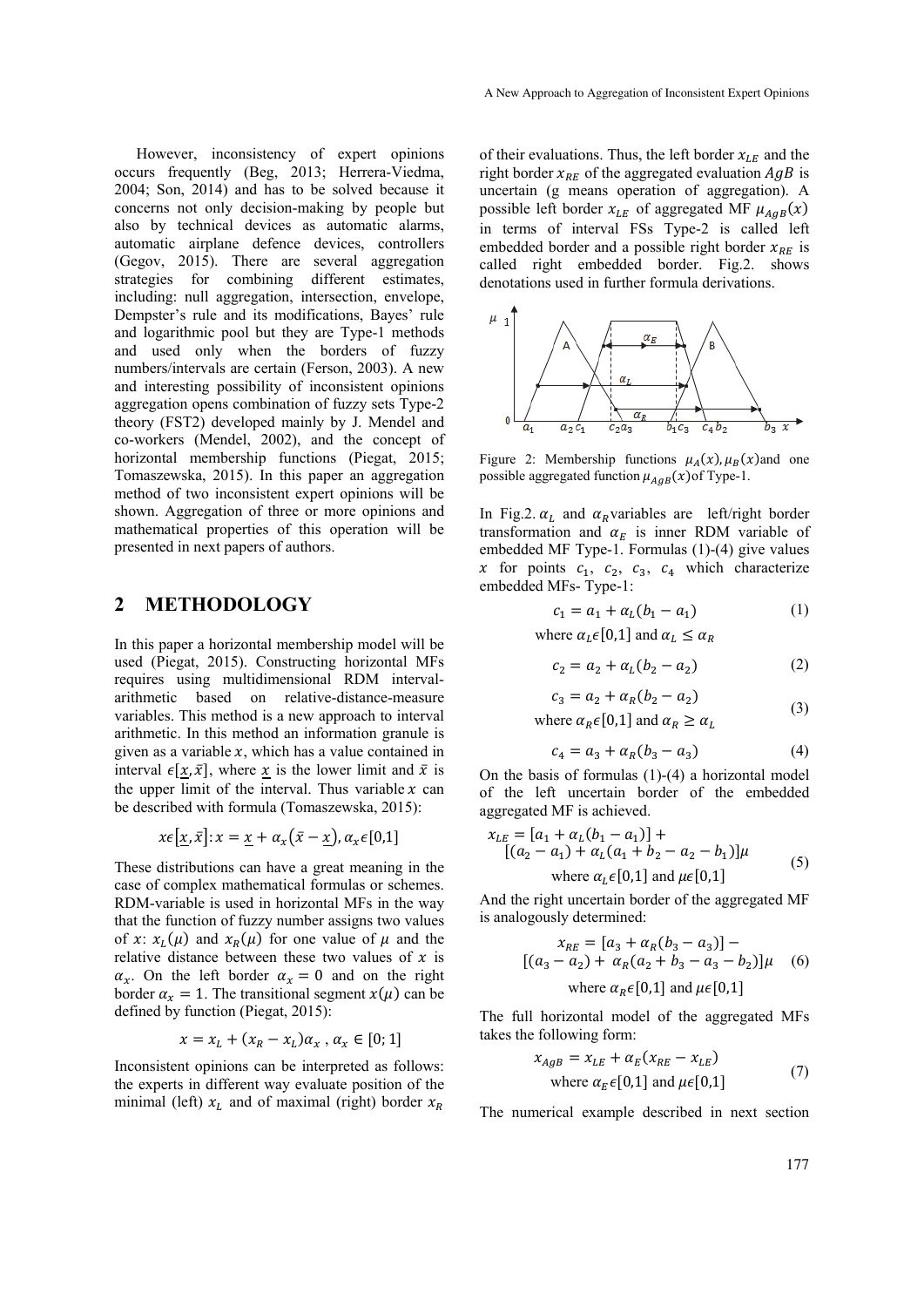shows how to use in practice above equations to aggregate two inconsistent expert opinions.

#### **3 NUMERICAL EXAMPLE**

Two experts made assessments, but their opinions in form of two triangular membership functions are disjoint. Fig.3. presents these opinions.



Figure 3: Two inconsistent expert opinions.

The first step to get the full horizontal model of the aggregated MFs is to determine the possible tops of aggregated membership function using equations (1)-(4):  $c_1 = 5 + 8\alpha_L$ ,  $c_2 = 8 + 7\alpha_L$ ,  $c_3 = 8 + 7\alpha_R$ ,  $c_4 = 10 + 7\alpha_R$ , where  $\alpha_R \ge \alpha_L$ .

Hence, the left and right embedded borders are achieved:

$$
x_{LE} = 5 + 8\alpha_L + (3 - \alpha_L)\mu
$$

$$
x_{RE} = 10 + 7\alpha_R - 2\mu
$$

where  $\alpha_R \geq \alpha_L$  and  $\alpha_L$ ,  $\alpha_R \in [0,1]$  and  $\mu \in [0,1]$ 

The full horizontal model of these two inconsistent opinions takes form:

$$
x_{AgB} = 5 + 8\alpha_L + (3 - \alpha_L)\mu + \alpha_E(5 + 7\alpha_R - 8\alpha_L - 5\mu + \alpha_L\mu)
$$

The formula  $x_{A \cap B}$  is multidimensional function and it depends on four parameters  $x_{A g B} = f(\mu, \alpha_L, \alpha_R, \alpha_E)$ . In addition, if the values of variables  $\alpha_L$  and  $\alpha_R$  are the same the result  $x_F$  is triangular membership functions, if they are different then it takes trapezoidal MF. E.g. if  $\alpha_L = 0$ and  $\alpha_R = 0$  then  $x_E = 5 + 3\mu + \alpha_E(5 - 5\mu)$  and if  $\alpha_L = 1$  and  $\alpha_R = 1$  then  $x_E = 13 + 2\mu + \alpha_E(4 4\mu$ ). The result for different values of  $\alpha_L$  and  $\alpha_R$  is presented in Fig.4.

The exact result of aggregation of two inconsistent expert opinions is a multidimensional granule as presented in Fig. 4. For practical use we can seek for low-dimensional representation in the form of optimal distributions representing full multidimensional solution (as shown in Fig. 5.).



Figure 4: Visualization of 4D horizontal membership function  $x_{AgB} = f(\mu, \alpha_L, \alpha_R)$ Type-2 and one of embedded MF for  $\alpha_L = 0,4$  and  $\alpha_R = 0,6$ .



Figure 5: Visualization of 4D horizontal MF  $x_{AgB}$  =  $f(\mu, \alpha_L, \alpha_R)$ Type-2 and one embedded MFT1 for  $\alpha_L$  = 0,4and  $\alpha_R = 0$ ,6in 2D-space.

It can be assumed that in some problems the parameters  $\alpha_L$  and  $\alpha_R$  can mean the credibility of expert opinions and setting the appropriate values of them makes  $x_{AaB}$  function only 2-dimensional.

#### **4 CONCLUSIONS**

Inconsistent FSs A and B generate one fuzzy set Type-2 which is a family of embedded fuzzy sets Type-1. It means that the true but precisely unknown x-value that was evaluated by the experts A and B can be contained in one of FSsT-1 imbedded in the achieved FST-2, which membership function is visualized in Fig.4. Each possible embedded MFT1 can be achieved by choice of values of RDM variables. Interval-valued fuzzy sets theory and horizontal RDM membership functions allow to aggregate uncertain fuzzy sets which express inconsistent expert opinions. Each opinion delivers right and left border of fuzzy set. Two opinions deliver two right and two left borders. It means that the aggregated borders are uncertain and they generate fuzzy set with uncertain borders. Hence the